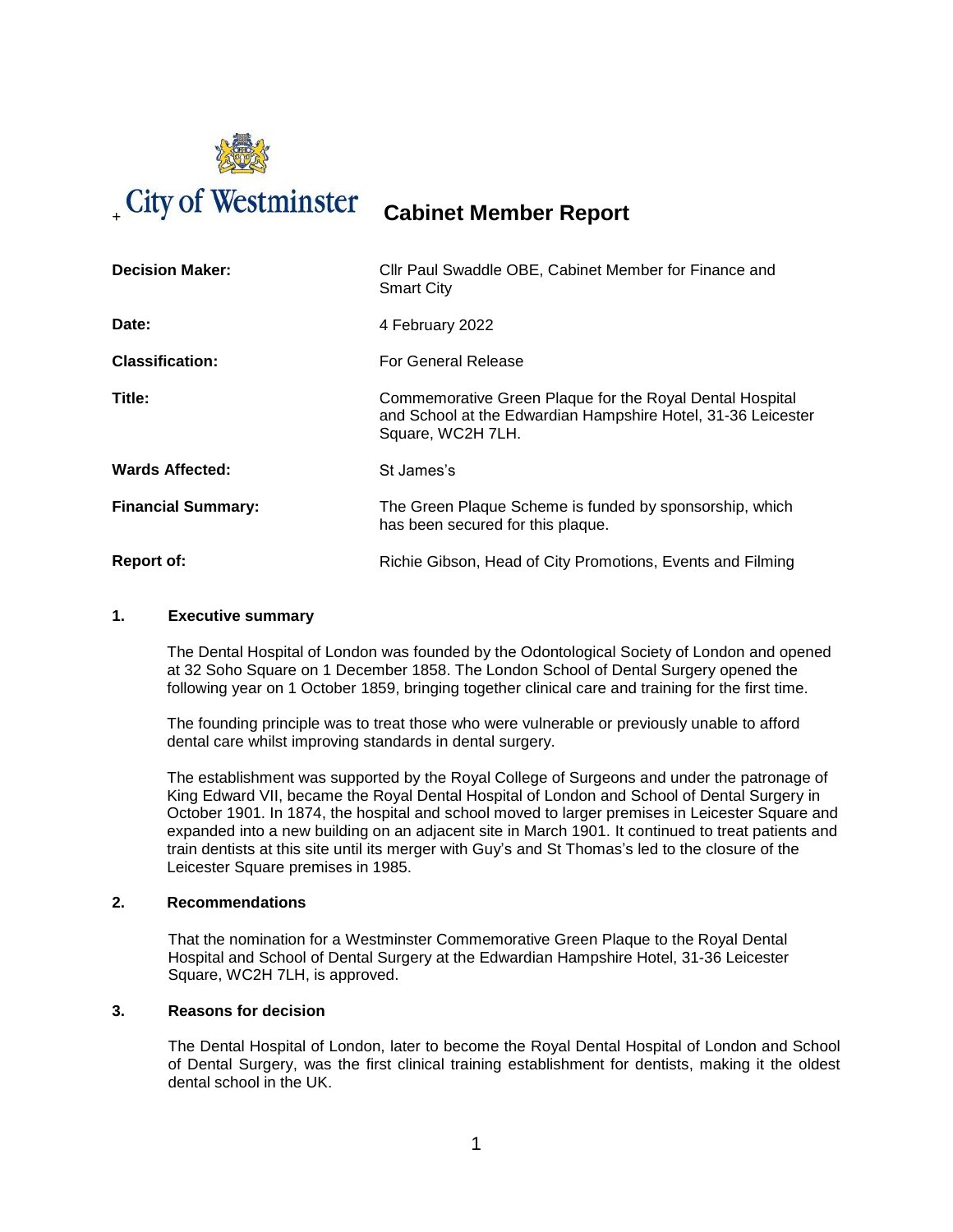## **4. Policy context**

The Green Plaque scheme aims to highlight and improve awareness of Westminster's diverse cultural heritage and social history, provide information for visitors and to create a sense of pride in neighbourhoods.

## **5. Background**

The Medical Act of 1858 regulated qualifications in medicine and surgery and permitted the College of Surgeons to grant licences in dental surgery. On 1st December 1858, the Odontological Society opened the Dental Hospital of London at 32 Soho Square and the London School of Dental Surgery was established at the same address on 1<sup>st</sup> October 1859.

It was established to regulate and improve standards of dental care and provide free treatment for those who most needed it whilst the school of dental surgery provided formal education and training for students. The first student to enrol was 22-year-old William Frederick Forsyth who gained his Licence in Dental Surgery within a year.

The provision of dental treatment at a time when most hospitals only offered extractions made it a popular choice with 2,116 patients visiting in 1859. The first examinations were taken in March 1860 and 43 students were awarded a qualification.

Treadle operated drills were introduced but students were cautioned that their power was so great that the pulp cavity could be invaded before the operator was aware of it. In 1866 chloroform anaesthesia was introduced. Two years later, the hospital began to use nitrous oxide as an anaesthetic, producing the gas on site.

By 1874, the facilities in Soho were unable to cope with the high demand for treatment and the hospital moved to 40-41 Leicester Square. By 1880 almost 36,000 patients a year were treated and Sir Edwin Saunders donated an adjoining property, Tower House, to the hospital to help overcome the lack of space. Demand continued to increase and in 1886, the hospital treated 43,745 patients. The Hospital attempted to incorporate No. 42 Leicester Square, but difficulties with fire regulations delayed the extension until 1888.

In 1893, the hospital purchased 35, 35a and 36 Leicester Square, 22-23 Green Street and 1-5 Longs Court and placed a deposit on The Duke's Head at 37 St. Martin's Street. By 1896 other buildings in the block were acquired and the site was cleared for rebuilding.

# **The Royal Dental Hospital of London**

The new hospital opened in March 1901 at 32 – 39 Leicester Square offering state-of-the-art facilities and equipment. The Journal of the British Dental Hospital said: 'Everything has been done to make the new hospital the finest possible. There is abundance of room, every department is well ventilated and comfortably heated, and the sanitary arrangements are all that could be desired.' King Edward VII became Patron in the same year when it was renamed the Royal Dental Hospital of London and School of Dental Surgery.

In 1911 the Royal Dental Hospital and School became part of the University of London to offer a University Degree in Dental Surgery as well as their own Licence in Dental Surgery. The hospital and school were at the forefront of new surgical and teaching methods including early experiments with dental x-rays.

The hospital and school remained open during the First World War when it admitted female students for the first time. The student intake had fallen from 45 per year to just 17 by 1915. The Hospital was used to treat army recruits and the wounded, and the War Office took over half the clinical accommodation.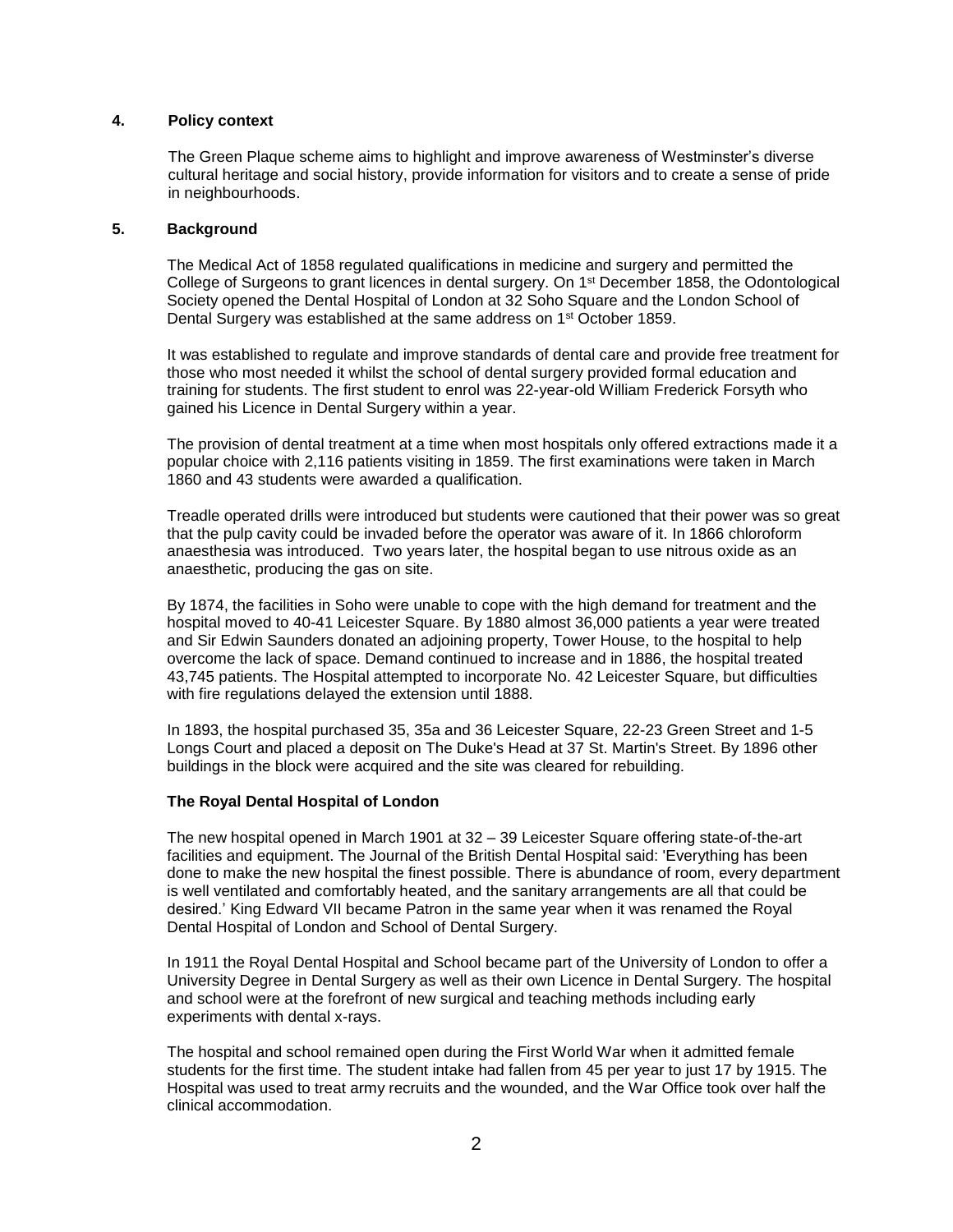Following the War, patient numbers increased with 59,292 treated in 1921 and a course for dental nurses was introduced in 1944.

Financial problems slowed down further progress and other hospitals began to overshadow the Royal Dental Hospital and School. During the Second World War, the hospital stayed open with skeleton staff whilst other dental hospitals shut or moved out of London.

In 1940, the building was damaged by a landmine which landed on Panton Street but was up and running within a week following essential repairs.

#### **The NHS reorganisation**

In 1948 the Hospital joined the NHS under the administration of St. [George's](https://ezitis.myzen.co.uk/stgeorgehydepark.html)  [Hospital](https://ezitis.myzen.co.uk/stgeorgehydepark.html) Management Committee, part of the London (Teaching) Regional Hospital Board located at Hyde Park Corner. Due to increased demand for services the premises expanded once again. Dentistry was growing in popularity and the school offered postgraduate opportunities.

Plans to improve the interior of the hospital were approved in 1957 and the hospital and school were reorganised, with the school moving most of its non-clinical facilities into the newly acquired building in Orange Street, previously home to 'The Ciro Club'.

In 1974, following a major reorganisation of the NHS, the Hospital came under the control of the Wandsworth and East Merton (Teaching) District Health Authority, part of the South West Thames Regional Health Authority and in 1976, the pre-clinical departments of the school relocated to Tooting. St George's Hospital had however, by this time, decided that the dental services required in Tooting were not those that were offered by the Royal Dental Hospital.

In 1983 the school of dental surgery merged with the United Medical and Dental Schools of Guy's and St Thomas's Hospitals, and the Leicester Square premises closed in 1985.

In 2008 the former Royal Dental Hospital of London and School building was refurbished and is now home to the [Edwardian Hampshire Hotel.](http://www.radissonblu-edwardian.com/london-hotel-gb-wc2h-7lh/gbhampsh/home) The Ciro Club in Orange Street, which was designed in 1915 and had been leased to the Hospital from 1956 to 1985 for the school of dental surgery, has now been converted into administrative offices for the [National Portrait Gallery.](http://www.npg.org.uk/)

# **6. Financial implications**

The cost of production and installation will be covered by former students and staff of the Royal Dental Hospital and School as sponsors of the plaque.

### **7. Legal implications**

Listed Building Consent is not required.

## **8. Consultation**

Management of the Edwardian Hampshire Hotel has given permission for the plaque to be installed.

The nomination is supported by members of the independent Green Plaque panel chaired by Cllr Paul Swaddle.

If you have any queries about this report, please contact Claire Appleby on 07971 026 113 or [cappleby@westminster.gov.uk.](mailto:cappleby@westminster.gov.uk)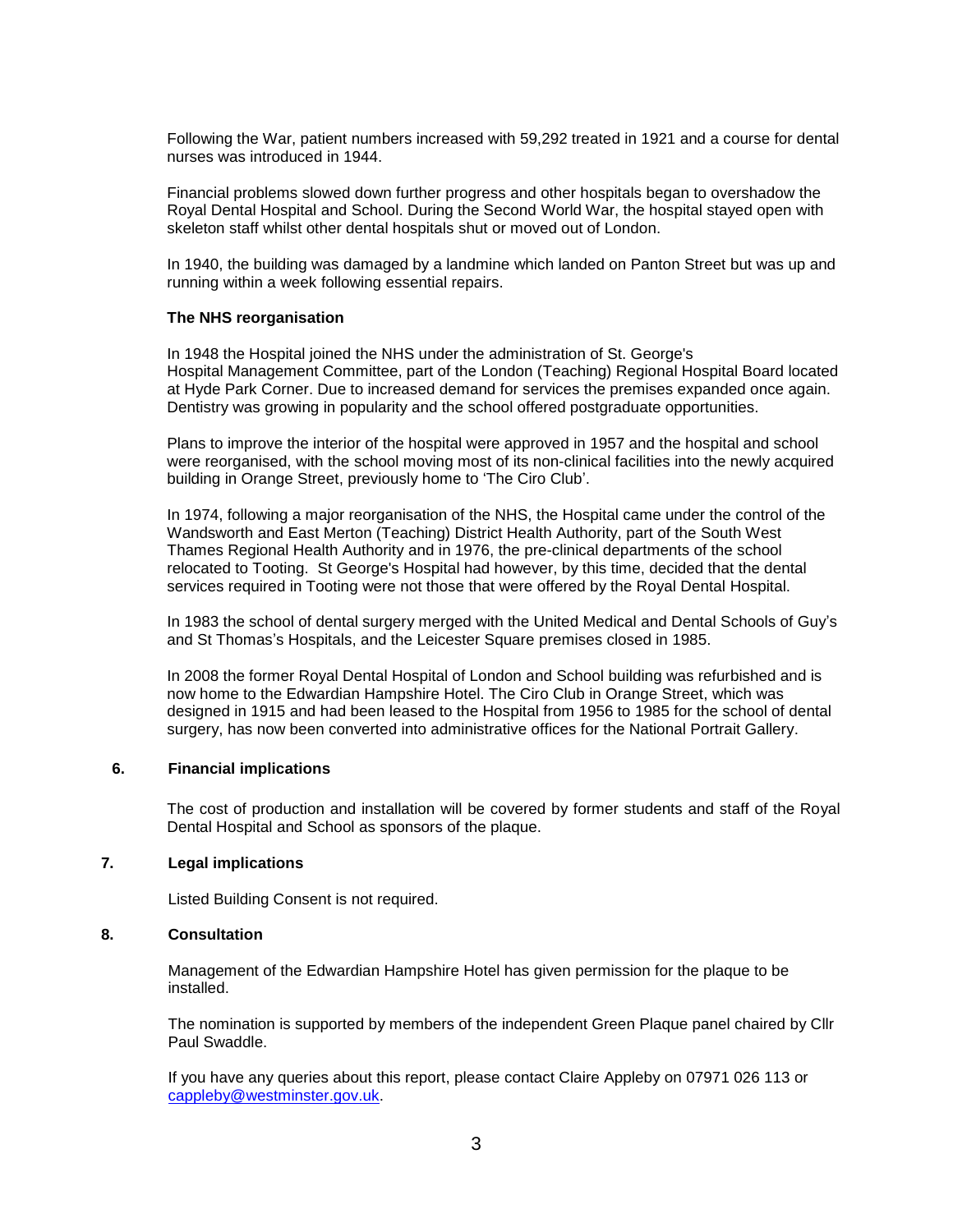# **APPENDICES**

# **Appendix 1**

Location plan showing 31 – 36 Leicester Square at 1:1250 scale.

# **Appendix 2**

The proposed placement of the plaque on the Edwardian Hampshire Hotel in Leicester Square.

# **Appendix 3**

Wording and layout of proposed plaque.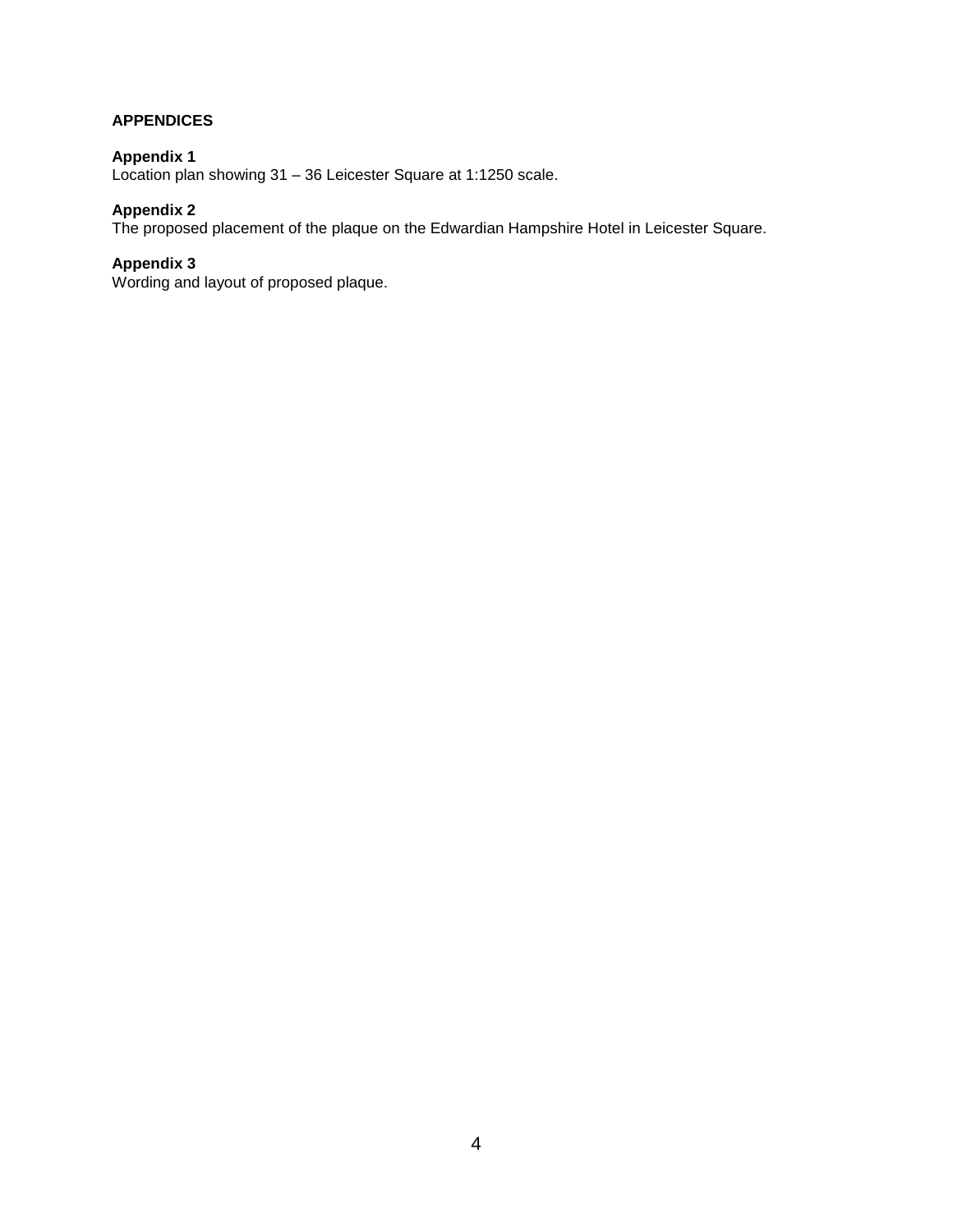For completion by the **Cabinet Member for Finance and Smart City**

## **Declaration of Interest**

I have <no interest to declare / to declare an interest> in respect of this report

| Signed:                  | Date:                                                                                                                                                                                                                                                                                                                                                                                                                                                                                                                         |
|--------------------------|-------------------------------------------------------------------------------------------------------------------------------------------------------------------------------------------------------------------------------------------------------------------------------------------------------------------------------------------------------------------------------------------------------------------------------------------------------------------------------------------------------------------------------|
| NAME:                    | <b>Councillor Paul Swaddle</b>                                                                                                                                                                                                                                                                                                                                                                                                                                                                                                |
|                          |                                                                                                                                                                                                                                                                                                                                                                                                                                                                                                                               |
| relation to this matter) | (N.B: If you have an interest you should seek advice as to whether it is appropriate to make a decision in                                                                                                                                                                                                                                                                                                                                                                                                                    |
|                          | For the reasons set out above, I agree the recommendation(s) in the report entitled Commemorative<br>Green Plaque to The Royal Dental Hospital and School at the Edwardian Hampshire Hotel, 31-36<br>Leicester Square, WC2H 7LH.                                                                                                                                                                                                                                                                                              |
|                          |                                                                                                                                                                                                                                                                                                                                                                                                                                                                                                                               |
|                          | Cabinet Member for Finance and Smart City                                                                                                                                                                                                                                                                                                                                                                                                                                                                                     |
|                          |                                                                                                                                                                                                                                                                                                                                                                                                                                                                                                                               |
|                          | If you have any additional comment which you would want actioned in connection with your decision you<br>should discuss this with the report author and then set out your comment below before the report and this<br>pro-forma is returned to the Secretariat for processing.                                                                                                                                                                                                                                                |
|                          |                                                                                                                                                                                                                                                                                                                                                                                                                                                                                                                               |
|                          |                                                                                                                                                                                                                                                                                                                                                                                                                                                                                                                               |
|                          | If you do not wish to approve the recommendations, or wish to make an alternative decision, it is<br>important that you consult the report author, the Head of Legal and Democratic Services, Strategic<br>Director Finance and Performance and, if there are resources implications, the Strategic Director of<br>Resources (or their representatives) so that (1) you can be made aware of any further relevant<br>considerations that you should take into account before making the decision and (2) your reasons for the |

Note to Cabinet Member: Your decision will now be published and copied to the Members of the relevant Policy & Scrutiny Committee. If the decision falls within the criteria for call-in, it will not be implemented until five working days have elapsed from publication to allow the Policy and Scrutiny Committee to decide whether it wishes to call the matter in.

decision can be properly identified and recorded, as required by law.